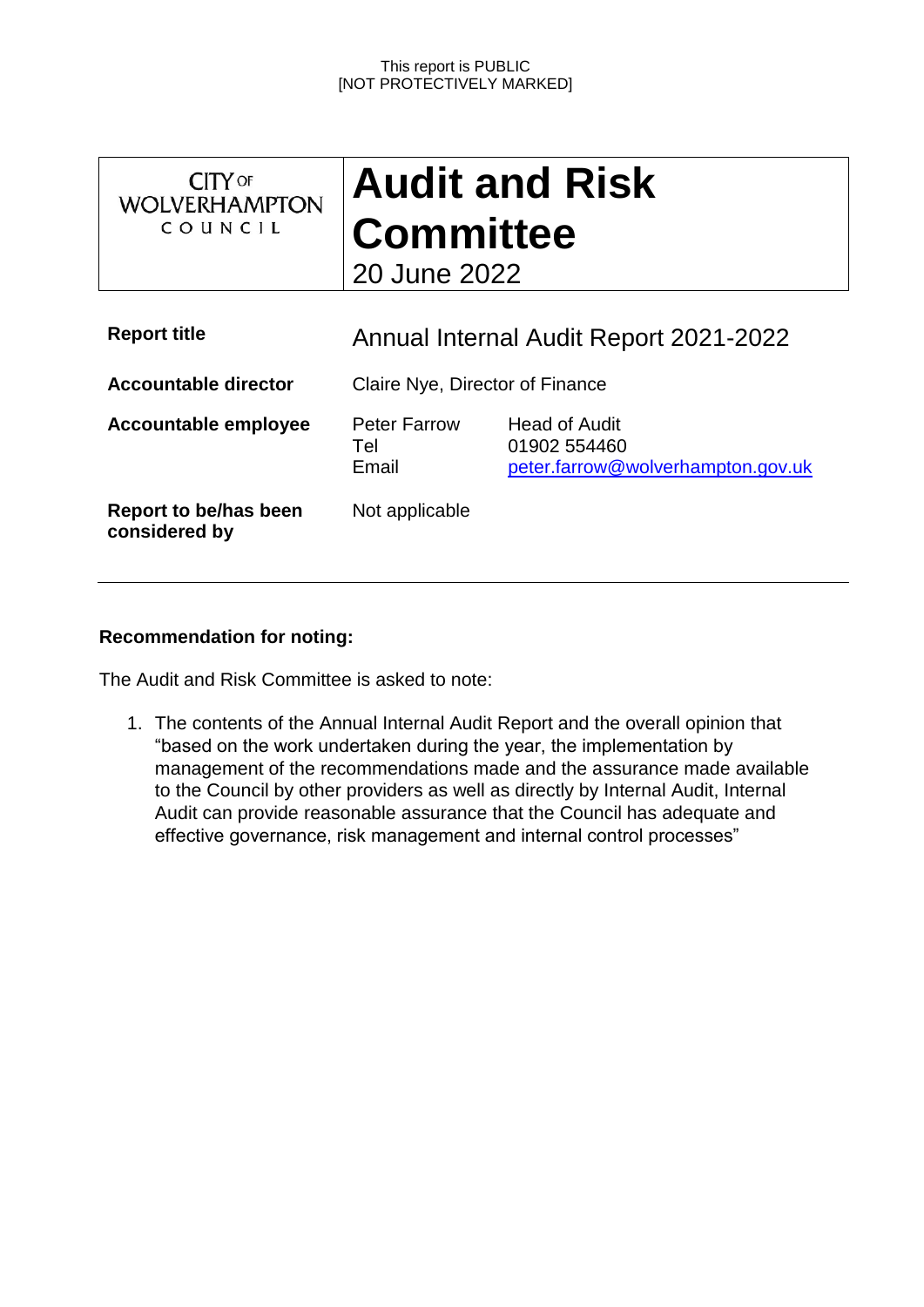## **1.0 Purpose**

1.1 The purpose of this report is to provide the Audit and Risk Committee with an annual internal audit opinion on the adequacy and effectiveness of the Council's governance, risk management and internal control processes.

## **2.0 Background**

2.1 This report gives a brief description of the role of Internal Audit, the control environment within which it operates, its compliance with the Public Sector Internal Audit Standards and a summary of the work carried out during the year to 31 March 2022.

## **3.0 Progress, options, discussion, etc.**

3.1 Quarterly internal audit update reports will continue to be presented to the Committee throughout the year.

## **4.0 Financial implications**

4.1 There are no financial implications arising from the recommendation in this report. [GE/09062022/L]

## **5.0 Legal implications**

5.1 There are no legal implications arising from the recommendation in this report. [TC/09062022/D]

## **6.0 Equalities implications**

6.1 Where appropriate, any relevant equality issues will be considered as part of individual reviews, and a review of the corporate approach to equalities forms part of the Audit Universe, and will be subject to a separate review within a three year cycle.

## **7.0 All other implications**

7.1 Where appropriate, any relevant equality issues will be considered as part of individual reviews, and a review of the corporate approach to equalities forms part of the Audit Universe, and will be subject to a separate review within a three year cycle.

## **8.0 Schedule of background papers**

8.1 There is no schedule of background papers.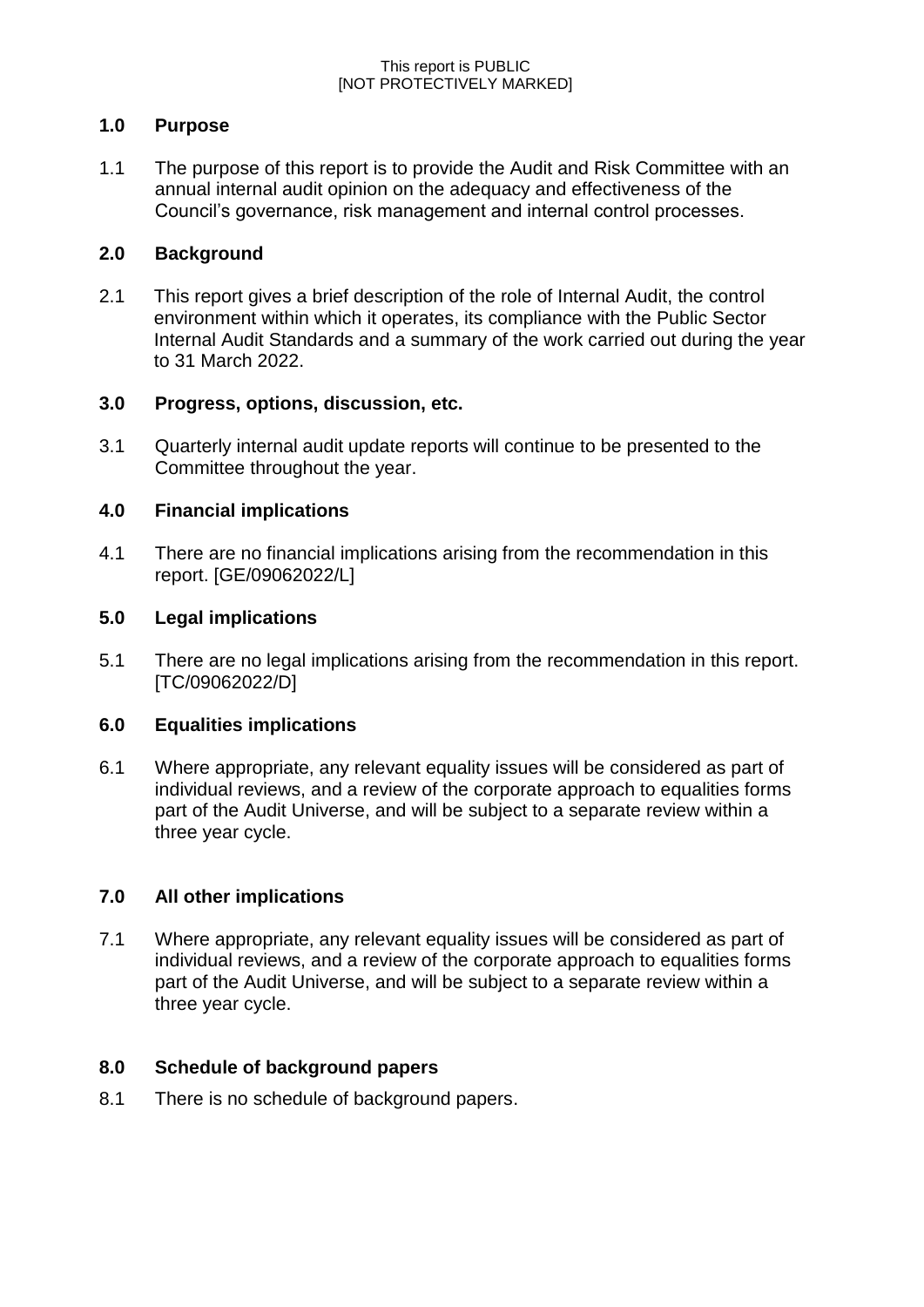# Internal Audit Annual Report 2021-2022

**CITY OF** wolver ampton.gov **WOLVERHAMPTON** COUNCIL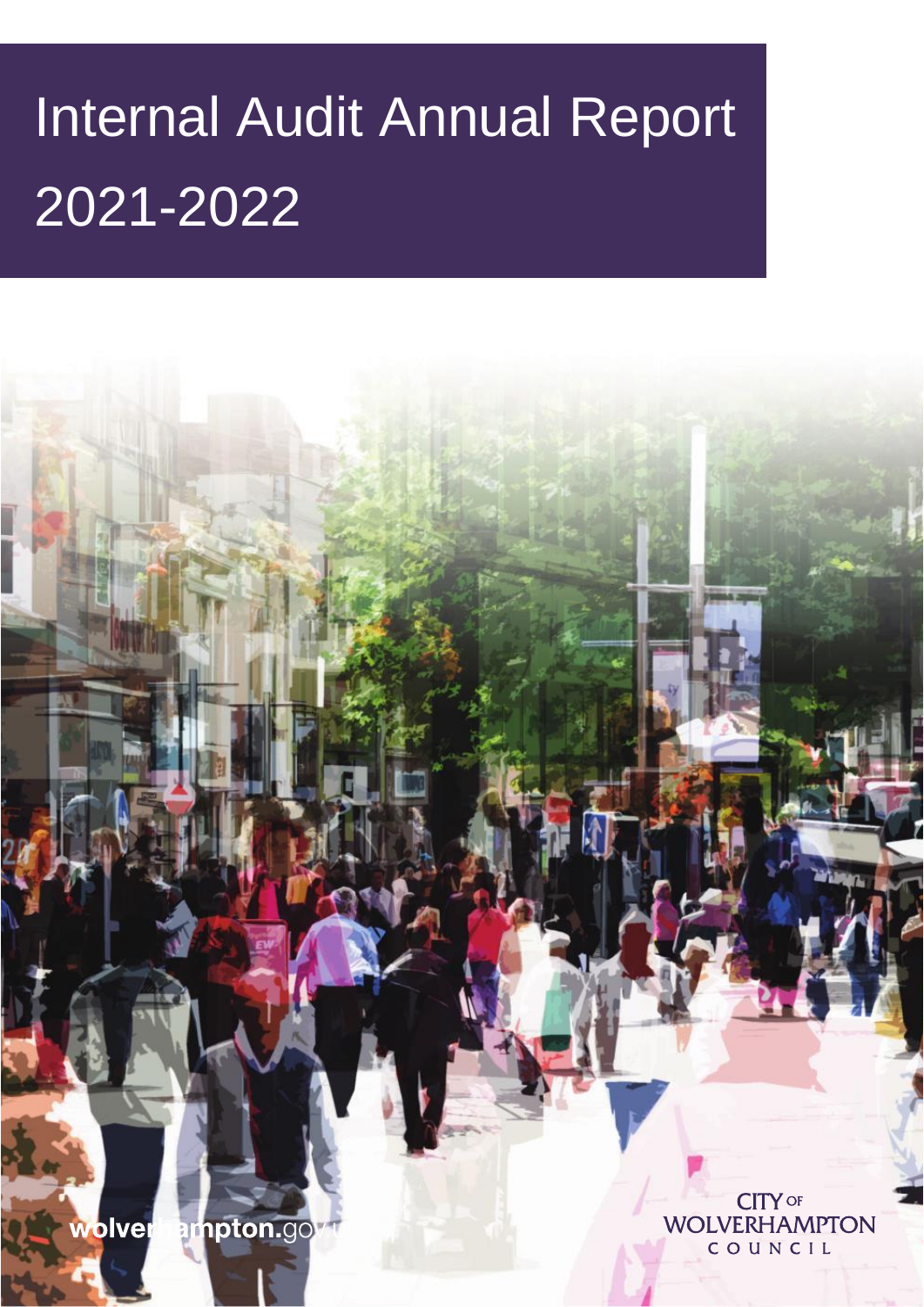#### *1. Introduction*

Our internal audit work for the period from 1 April 2021 to 31 March 2022 was carried out in accordance with the approved Internal Audit Plan. The plan was constructed in such a way as to allow us to make a statement on the adequacy and effectiveness of the Council's governance, risk management and control processes. In this way our annual report provides one element of the evidence that underpins the Annual Governance Statement the Council is required to make to accompany its annual financial statements. This is only one aspect of the assurances available to the Council as to the adequacy of governance, risk management and control processes. Other sources of assurance on which the council may rely, could include:

- The work of the External Auditors (Grant Thornton)
- The result of any quality accreditation
- The outcome of any visits by Her Majesty's Revenues and Customs (HMRC)
- Other pieces of consultancy or third party work designed to alert the Council to areas of improvement
- Other external review agencies (i.e. Ofsted, the Information Commissioner's Office)

As stated above, the framework of assurance comprises a variety of sources and not only the Council's internal audit service. However, Internal Audit holds a unique role within a local authority as the main independent source of assurance on all internal controls. Internal Audit is therefore central to this framework of assurance and is required to acquire an understanding not only of the Council's risks and its overall whole control environment but also all sources of assurance where appropriate.

In this way, Internal Audit will be able to indicate whether key controls are adequately designed and effectively operated, regardless of the sources of that assurance. Also, consideration of the Council's ethics and activities, and information technology governance is implicit in all internal audit activity.

The definition of internal audit, as described in the Public Sector Internal Audit Standards, is "Internal Auditing is an independent, objective assurance and consulting activity designed to add value and improve an organisation's operations. It helps an organisation accomplish its objectives by bringing a systematic, disciplined approach to evaluate and improve the effectiveness of risk management, control and governance processes".

Internal audit activity is organisationally independent and further details behind the framework within which internal audit operates, can be found in the internal audit charter.

## *Executive Summary*

As the providers of internal audit to the council, we are required to provide the Chief Executive and Section 151 Officer with an opinion on the adequacy and effectiveness of the Council's governance, risk management and control processes. In giving our opinion it should be noted that assurance can never be absolute. The most that internal audit can provide to the Chief Executive and Section 151 Officer is reasonable assurance that there are no major weaknesses in the council's governance, risk management and control processes. We have taken into account:

- All audits undertaken for the year ended 31 March 2022.
- Any follow-up action taken in respect of audits from previous periods.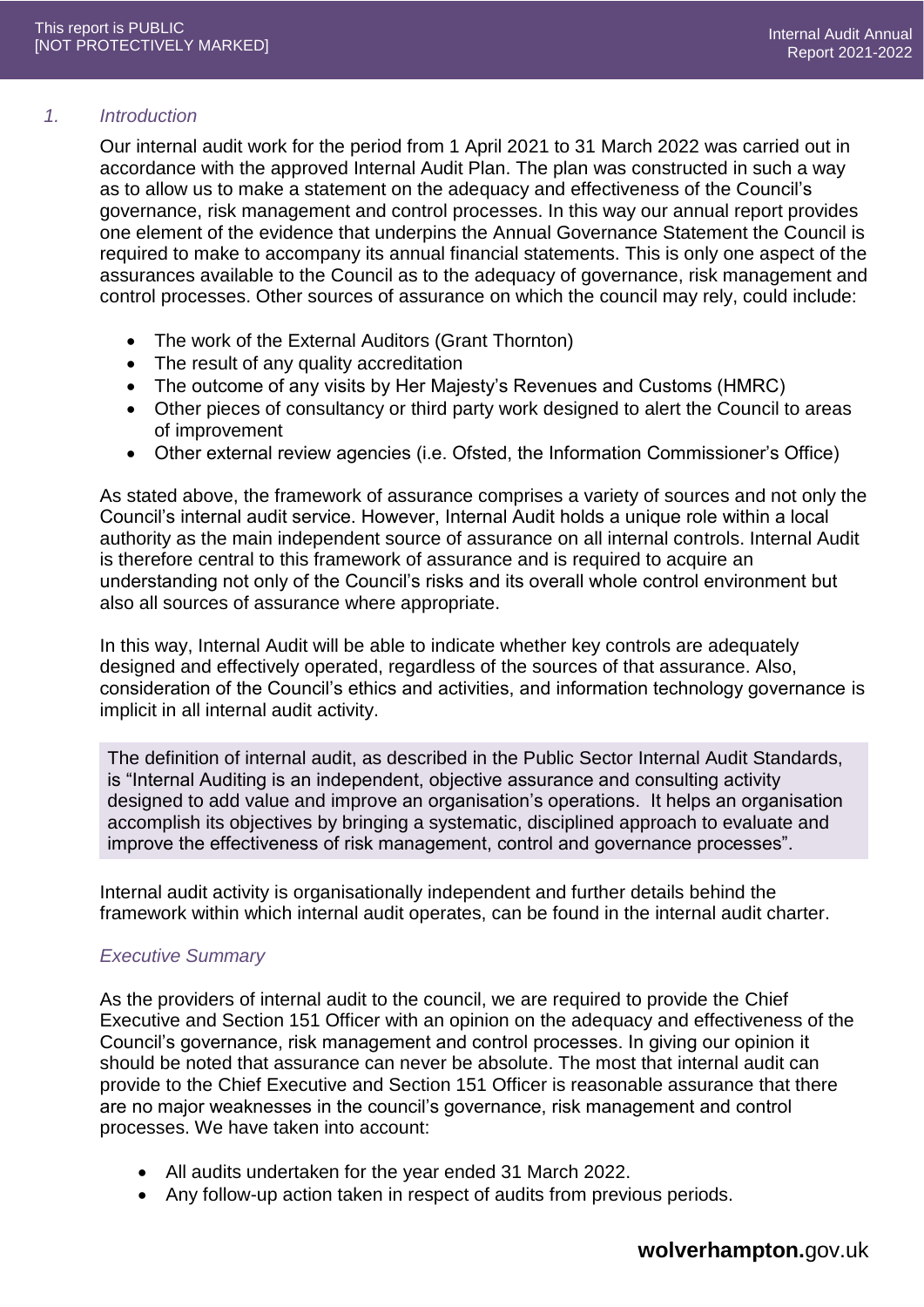- Any key recommendations not accepted by management and the consequent risks.
- Any limitations which may have been placed on the scope of internal audit.
- The Council's Strategic Risk Register as presented regularly to the Audit and Risk Committee.

#### *Internal Audit Opinion*

We have conducted our audits in accordance with the Public Sector Internal Audit Standards. Within the context of the parameters set out above, our opinion is as follows:

Based on the work undertaken during the year - the implementation by management of the recommendations made and the assurance made available to the Council by other providers as well as directly by Internal Audit, we can provide reasonable assurance that the Council has adequate and effective governance, risk management and internal control processes.

In reaching our opinion, the following factors were taken into particular consideration:

- We have had unfettered access to all records and employees during 2021-2022.
- The need for management to plan appropriate and timely action to implement our and other assurance providers' recommendations.
- Key areas of significance, identified as a result of our audit work performed in year are detailed later in this report.
- While stand-alone reviews of governance and risk management are not undertaken, consideration of both these issues are implicit in all internal audit work. Similarly, assurance is gained from the regular review of the Council's Strategic Risk Register as presented at meetings of the Audit and Risk Committee, and through the 'callingin' of certain risks by the committee for a more detailed review.

While not fundamental to the overall opinion, we gave a 'limited assurance' rating as a result of our internal audit work in the following areas:

| • Children's Residential Homes - Employee Working Hours |
|---------------------------------------------------------|
| • Lawnswood Campus Sites                                |

• IR35 Compliance Review

Further details on each of these limited assurance reports were presented to the Audit and Risk Committee during the year and are included later in this report.

## *Key risks the Council faces*

The key risks the Council faces in delivering its outcomes are captured in a Strategic Risk Register which is updated and reported to both SEB and the Audit and Risk Committee on a regular basis.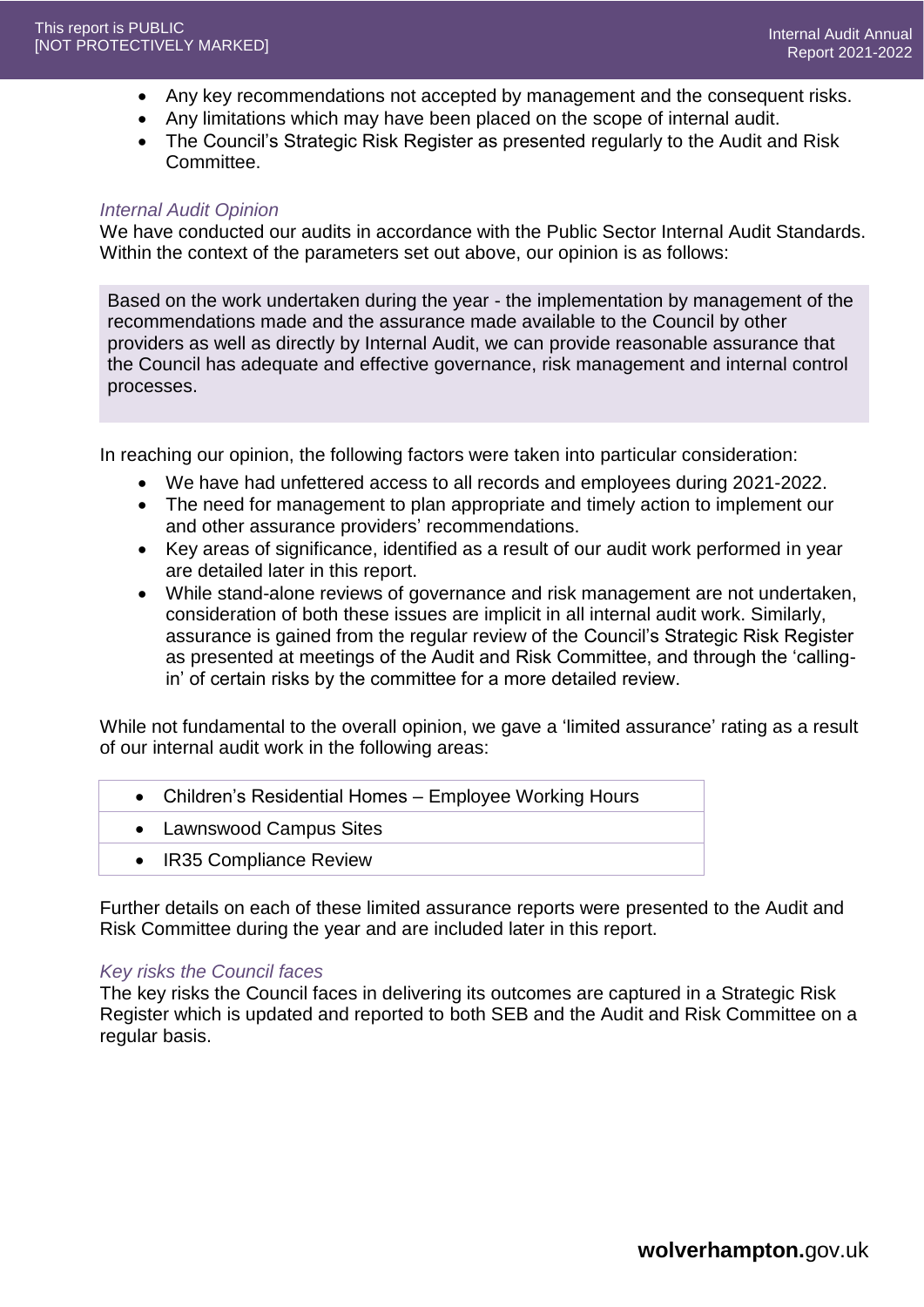#### *Compliance with the Public Sector Internal Audit Standards*



The internal audit service follows the Public Sector Internal Audit Standards, and the Code of Ethics that form part of the standards, as laid out in the internal audit charter approved by the Audit and Risk Committee. The quality assurance and improvement programme and accompanying self-assessment identified no major nonconformances with these standards. This was confirmed through the results on an independent valuation of the self-assessment exercise commissioned by, and reported through the Audit and Risk Committee in 2018. Therefore, the internal audit activity is able to confirm conformance with the international standards for the professional practice of internal auditing.

#### *Summary of work completed*

A detailed written report and action plan is prepared and issued for every review where appropriate. The responsible officer will be asked to respond to the report by completing and returning an action plan. This response must show what actions have been taken or are planned in relation to each recommendation.

| No Assurance                                                                                                                                                                                                                                                                               | Limited                                                                                                                                                                                                                                                           | Satisfactory                                                                                                                                                                                                                                                       | Substantial                                                                                                                                                                                                                            |
|--------------------------------------------------------------------------------------------------------------------------------------------------------------------------------------------------------------------------------------------------------------------------------------------|-------------------------------------------------------------------------------------------------------------------------------------------------------------------------------------------------------------------------------------------------------------------|--------------------------------------------------------------------------------------------------------------------------------------------------------------------------------------------------------------------------------------------------------------------|----------------------------------------------------------------------------------------------------------------------------------------------------------------------------------------------------------------------------------------|
| Immediate action is<br>required to address<br>fundamental gaps,<br>weaknesses or non-<br>compliance identified. The<br>system of governance,<br>risk management and<br>control is inadequate to<br>effectively manage risks<br>to the achievement of<br>objectives in the area<br>audited. | Significant gaps,<br>weaknesses or non-<br>compliance were<br>identified. Improvement is<br>required to the system of<br>governance, risk<br>management and control<br>to effectively manage<br>risks to the achievement<br>of objectives in the area<br>audited. | There is a generally<br>sound system of<br>governance, risk<br>management and control<br>in place. Some issues,<br>non-compliance or scope<br>for improvement were<br>identified which may put<br>at risk the achievement of<br>objectives in the area<br>audited. | A sound system of<br>governance, risk<br>management and control<br>exists, with internal<br>controls operating<br>effectively and being<br>consistently applied to<br>support the achievement<br>of objectives in the area<br>audited. |

#### *Year on year comparison*

A total of 29 pieces of audit work have been completed during the year in which an audit opinion has been given. A summary of the audit opinions given, along with a comparison over previous years, is set out below:

| Opinion      | 2021-2022  | 2020-2021 | 2019-2020 |
|--------------|------------|-----------|-----------|
| No assurance | <b>NIL</b> | N/A       | N/A       |
| Substantial  | 11         | 15        | 9         |
| Satisfactory | 15         |           | 18        |
| Limited      | 3          |           | 4         |

## **wolverhampton.**gov.uk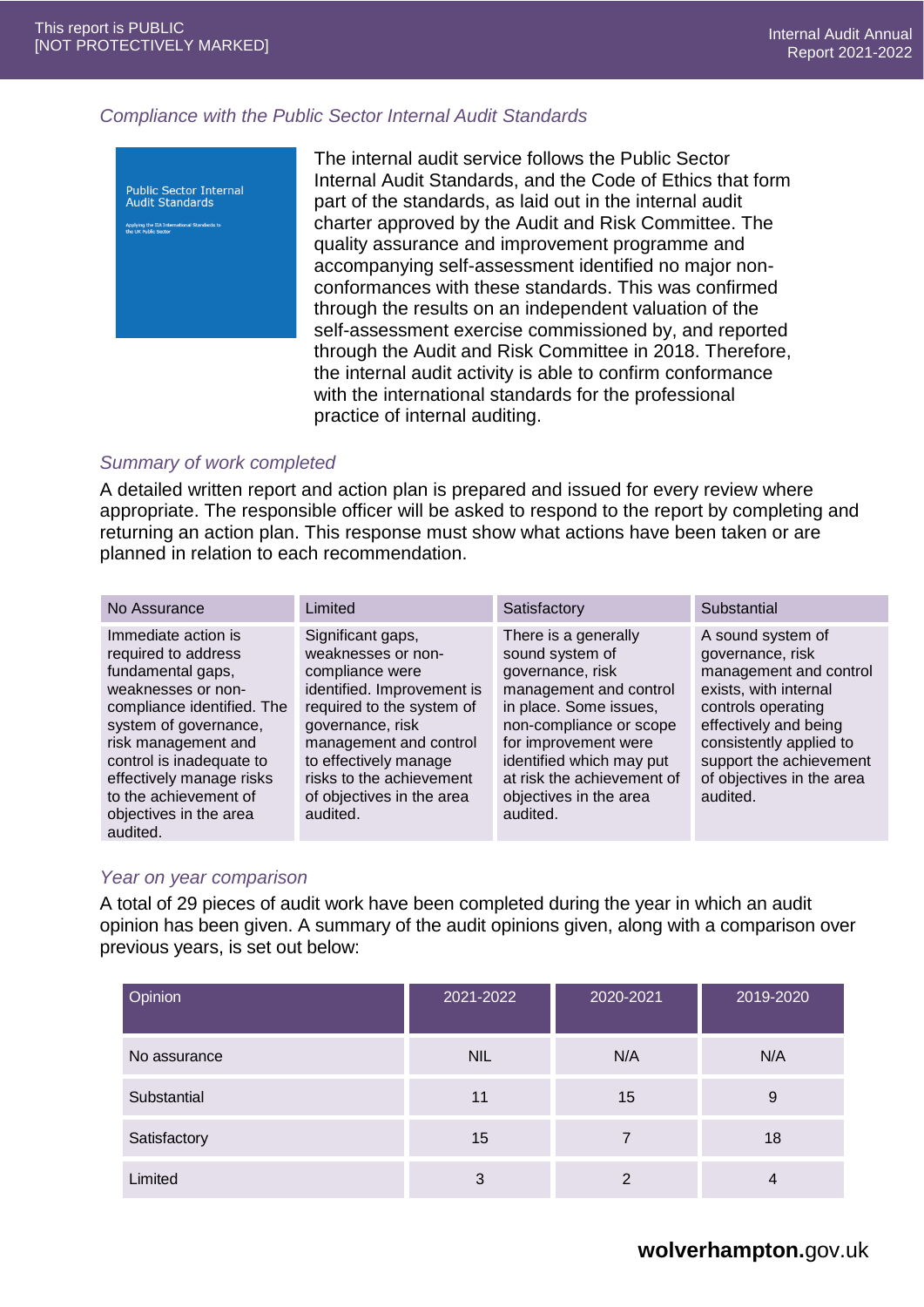## *2 Summary of audit reviews completed*

The following audit reviews were completed during the 2021-2022 financial year.

|                                                                                   |                             |                          | <b>Recommendations</b>   |                          |                          |                           |                    |
|-----------------------------------------------------------------------------------|-----------------------------|--------------------------|--------------------------|--------------------------|--------------------------|---------------------------|--------------------|
| Auditable area                                                                    | <b>AAN</b><br><b>Rating</b> | Red                      | Amber                    | Green                    | <b>Total</b>             | <b>Number</b><br>accepted | Level of assurance |
| <b>Previously reported:</b>                                                       |                             |                          |                          |                          |                          |                           |                    |
| 2020/21 Audits that will feed into the 2021/22 opinion                            |                             |                          |                          |                          |                          |                           |                    |
| <b>Adult Education External Funding</b>                                           | Medium                      |                          | $\mathbf{1}$             | $\overline{2}$           | 3                        | 3                         | Satisfactory       |
| ConnectED - CWC Supervisory Compliance                                            | Medium                      |                          | $\overline{2}$           | 5                        | 7                        | $\overline{7}$            | Satisfactory       |
| 2021/22 Audits as reported previously                                             |                             |                          |                          |                          |                          |                           |                    |
| Co-ordination and Monitoring of School Financial<br>Value Standard (SFVS) Returns | Medium                      |                          | $\overline{a}$           | $\overline{\phantom{0}}$ | $\overline{\phantom{a}}$ | $\overline{\phantom{a}}$  | Not Applicable     |
| 2020/21 Senior Officer Remuneration                                               | High                        | $\blacksquare$           | $\overline{\phantom{a}}$ | $\overline{\phantom{0}}$ | $\blacksquare$           | $\overline{\phantom{a}}$  | Not Applicable     |
| <b>Early Years Grant Arrangements</b>                                             | Medium                      | $\blacksquare$           | $\mathbf 1$              | 5                        | 6                        | 6                         | Satisfactory       |
| Children's Residential Homes - Employee Working<br><b>Hours</b>                   | Medium                      | 3                        | 3                        | $\mathbf 1$              | 7                        | $\overline{7}$            | Limited            |
| 2020/21 Bad Debt Review                                                           | Medium                      | $\blacksquare$           | $\overline{\phantom{a}}$ | $\blacksquare$           | $\overline{\phantom{a}}$ | $\overline{\phantom{a}}$  | Not Applicable     |
| Elections - Postal Votes                                                          | <b>Medium</b>               | $\blacksquare$           | $\blacksquare$           | 5                        | 5                        | 5                         | Substantial        |
| <b>WMPF Payroll Contribution Statements</b>                                       | High                        | $\blacksquare$           | ٠                        | $\overline{\phantom{0}}$ | $\blacksquare$           | $\blacksquare$            | Substantial        |
| 2020/21 Transport Grant Certifications                                            | Medium                      |                          |                          |                          | $\blacksquare$           | $\blacksquare$            | Not Applicable     |
| <b>Graiseley Primary School</b>                                                   | Medium                      | $\overline{\phantom{a}}$ | 3                        | 3                        | 6                        | 6                         | Satisfactory       |
| <b>Wilkinson Primary School</b>                                                   | Medium                      | $\blacksquare$           | $\mathbf{1}$             | $\overline{1}$           | $\overline{2}$           | $\overline{2}$            | Substantial        |
| Low Hill Nursery School                                                           | Medium                      | $\blacksquare$           |                          | 8                        | 8                        | 8                         | Satisfactory       |
| <b>Claregate Primary School</b>                                                   | Medium                      |                          | $\overline{2}$           | $\mathbf{1}$             | 3                        | 3                         | Substantial        |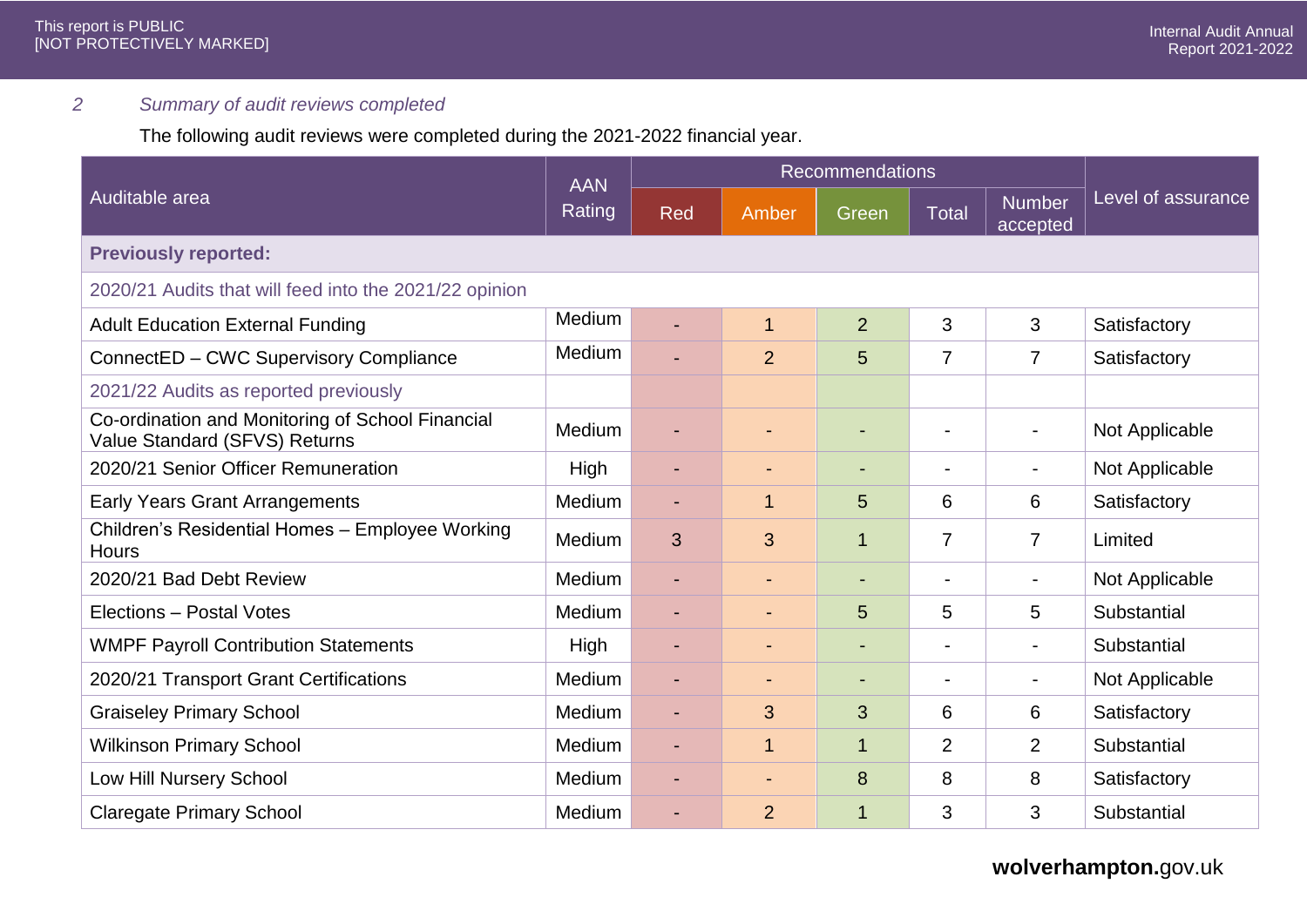|                                                |                      | Recommendations |                |                          |                |                           |                    |
|------------------------------------------------|----------------------|-----------------|----------------|--------------------------|----------------|---------------------------|--------------------|
| Auditable area                                 | <b>AAN</b><br>Rating | <b>Red</b>      | Amber          | Green                    | <b>Total</b>   | <b>Number</b><br>accepted | Level of assurance |
| <b>Lawnswood Campus Sites</b>                  | Medium               | ÷.              | 9              | 12 <sup>2</sup>          | 21             | 21                        | Limited            |
| <b>IR35 Compliance Review</b>                  | Medium               | 3               | $\mathbf{1}$   | L,                       | 4              | 4                         | Limited            |
| <b>Professional Conversations</b>              | Medium               | ÷,              | 3              | $\blacksquare$           | 3              | 3                         | Satisfactory       |
| <b>Mayor's Charity Trust Audit</b>             | Medium               | L,              | $\blacksquare$ | ٠                        | $\blacksquare$ | $\blacksquare$            | Not Applicable     |
| <b>School Census Procedures</b>                | Medium               | ٠               | $\blacksquare$ | $\overline{2}$           | $\overline{2}$ | $\overline{2}$            | Substantial        |
| <b>Troubled Families Grant Claim</b>           | Medium               | ٠               | ٠              | $\overline{\phantom{0}}$ | $\blacksquare$ | $\overline{\phantom{a}}$  | Not Applicable     |
| Reported this quarter for the first time:      |                      |                 |                |                          |                |                           |                    |
| <b>Bantock Primary School</b>                  | Medium               | ٠               | $\mathbf{1}$   | $\overline{2}$           | 3              | 3                         | Substantial        |
| <b>Rakegate Primary School</b>                 | Medium               | $\blacksquare$  | $\overline{2}$ | 5                        | $\overline{7}$ | $\overline{7}$            | Satisfactory       |
| Penn Hall Special School                       | Medium               | ä,              | 4              | $6\phantom{1}$           | 10             | 10                        | Satisfactory       |
| <b>Childrens - Out of City Placements</b>      | Medium               | ٠               | 3              | $\mathbf{1}$             | $\overline{4}$ | 4                         | Satisfactory       |
| Westside Project Management                    | Medium               | $\blacksquare$  | $\overline{2}$ | ÷,                       | $\overline{2}$ | $\overline{2}$            | Satisfactory       |
| <b>Landfill Contract Management</b>            | Medium               | ä,              | $\overline{2}$ | ÷                        | $\overline{2}$ | being finalised           | Satisfactory       |
| Diversity Data Breach - Agresso Assurance      | Medium               | ٠               |                | ٠                        | $\blacksquare$ | $\overline{\phantom{a}}$  | Not Applicable     |
| <b>Cyber Security Review</b>                   | Medium               | $\blacksquare$  | $\overline{2}$ | 9                        | 11             | 11                        | Satisfactory       |
| ICT - Disaster Recovery Arrangements           | Medium               | ä,              | 3              | $6\phantom{1}$           | 9              | 9                         | Satisfactory       |
| Compliance with New Financial Management Code  | Medium               | ٠               | $\blacksquare$ | $\blacksquare$           | $\blacksquare$ | $\blacksquare$            | Not Applicable     |
| <b>Black Country AIM Programme</b>             | Medium               | ٠               | $\blacksquare$ | ٠                        | $\blacksquare$ | $\overline{\phantom{a}}$  | Not Applicable     |
| <b>ACE Grant Certification (Small Capital)</b> | Medium               | ٠               | $\blacksquare$ | ٠                        | $\blacksquare$ | $\overline{\phantom{a}}$  | Not Applicable     |
| <b>Kickstart Grant - Art Gallery</b>           | Medium               |                 |                | $\blacksquare$           |                | $\overline{\phantom{0}}$  | Not Applicable     |

**wolverhampton.**gov.uk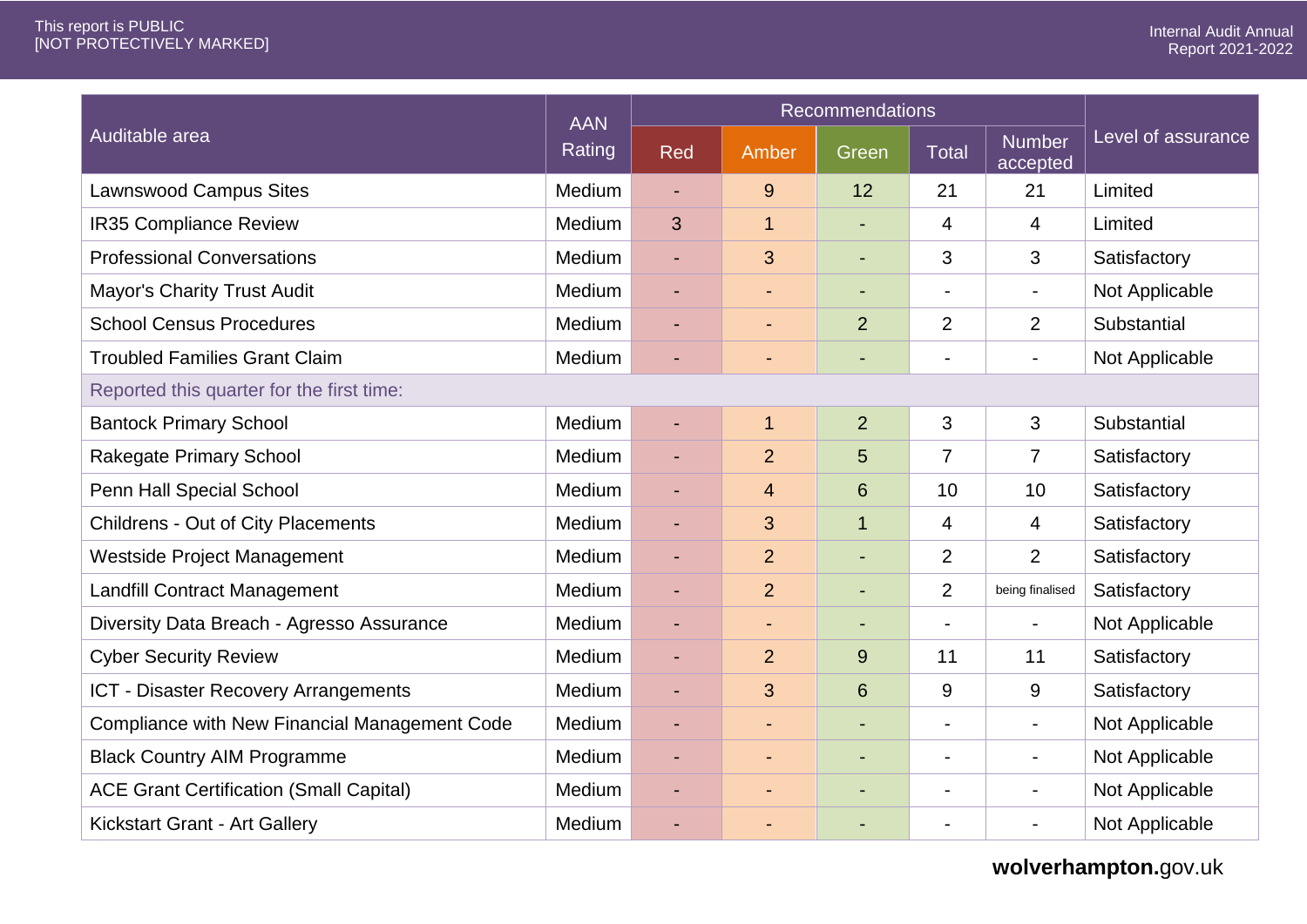|                                                                         | <b>AAN</b>  | <b>Recommendations</b>   |                |                |                          |                           |                    |
|-------------------------------------------------------------------------|-------------|--------------------------|----------------|----------------|--------------------------|---------------------------|--------------------|
| Auditable area<br><b>Rating</b>                                         |             | Red                      | Amber          | Green          | <b>Total</b>             | <b>Number</b><br>accepted | Level of assurance |
| 2021/22 Key Financial System Reviews                                    |             |                          |                |                |                          |                           |                    |
| Main Accounting System (General Ledger and<br><b>Budgetary Control)</b> | High        | $\overline{\phantom{a}}$ | ÷              | $\overline{2}$ | $\overline{2}$           | $\overline{2}$            | Substantial        |
| <b>Accounts Receivable</b>                                              | High        | $\blacksquare$           |                | 5              | 6                        | 6                         | Satisfactory       |
| Income Management                                                       | High        | $\blacksquare$           | $\blacksquare$ | $\blacksquare$ | $\overline{a}$           | $\overline{\phantom{0}}$  | Substantial        |
| <b>Treasury Management</b>                                              | High        | $\overline{\phantom{a}}$ | $\blacksquare$ |                | И                        |                           | Substantial        |
| Local Taxes (Council Tax and NNDR)                                      | <b>High</b> | $\blacksquare$           | $\blacksquare$ | $\overline{2}$ | $\overline{2}$           | $\overline{2}$            | Substantial        |
| <b>Housing Benefits</b>                                                 | High        | $\overline{\phantom{a}}$ |                |                | $\overline{2}$           | $\overline{2}$            | Satisfactory       |
| <b>Housing Rents</b>                                                    | High        | $\blacksquare$           | $\blacksquare$ | $\blacksquare$ | $\overline{\phantom{a}}$ | $\blacksquare$            | Substantial        |

#### **Key:**

AAN - Assessment of assurance need

N/A - Consultancy type assignments where an opinion on the control environment is not the main focus of review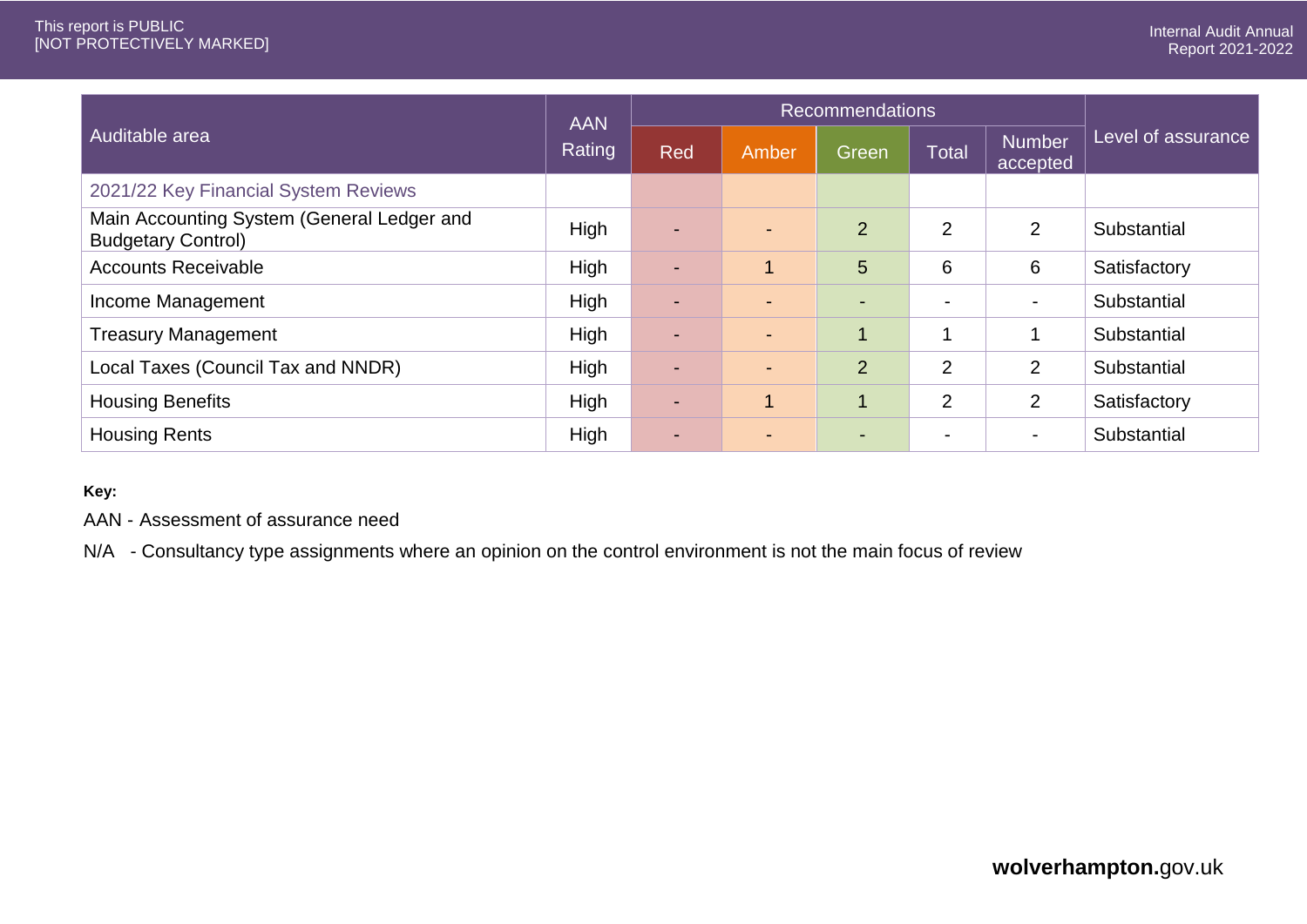#### *3 On-going assurance work where reports are not issued*

Internal Audit also provide continuous and ongoing support on control issues through their presence on a number of working groups and boards. It is a requirement of the Internal Audit Charter that Internal Audit will remain sufficiently independent of the activities that it audits to enable auditors to perform their duties in a manner which facilitates impartial and effective professional judgements and recommendations. Objectivity is presumed to be impaired when individual auditors review any activity in which they have previously had operational responsibility. If individual auditors are extensively consulted during system, policy or procedure development, and independence could be seen as being compromised, or if they have had previous operational roles, they will be precluded from reviewing and making comments during routine or future audits, for the remainder of that financial year and for the following financial year after their involvement. Therefore, should any reviews be conducted on the below, then they will be led by another member of the audit team.

| Project/Programme                               | <b>Audit Service's Role</b>                                                                                                                                                                                                                                 |
|-------------------------------------------------|-------------------------------------------------------------------------------------------------------------------------------------------------------------------------------------------------------------------------------------------------------------|
| Pay Strategy                                    | A member of the team sits on the Council's Pay Strategy Board. The purpose of the board is to<br>ensure that all requests in respect pay and grading is approved in accordance with the Council's<br>Collective Agreement for NJC employees.                |
| <b>Project Assurance Group</b>                  | A member of the team is involved in this group. The purpose of the group is to ensure that all of the<br>Council's projects and programmes, recorded through the Verto system, are reviewed and<br>scrutinised.                                             |
| <b>Business Support Programme</b>               | A member of the team sits on the Board in the capacity of providing advice and support. The<br>programme's main objective is the centralisation of administration within the Council.                                                                       |
| <b>City Learning Quarter Programme</b>          | Audit Services have been invited to provide an assurance role for the programme. This is a major<br>capital investment project which has a reputational risk to the Council.                                                                                |
| Agresso Board                                   | A member of the team sits on this Board to oversee the on-going development of the Council's<br>enterprise resource planning (ERP) solution.                                                                                                                |
| <b>Children's Transformation Board</b>          | A member of the team attends the Board and provides support and assurance on project<br>management arrangements and specific audit issues. This also includes advice and support on the<br>implementation of the new Eclipse management information system. |
| <b>Transform Adult Social Care</b><br>Programme | A member of the team attends the Board to provide support and assurance on project<br>management arrangements and specific audit issues.                                                                                                                    |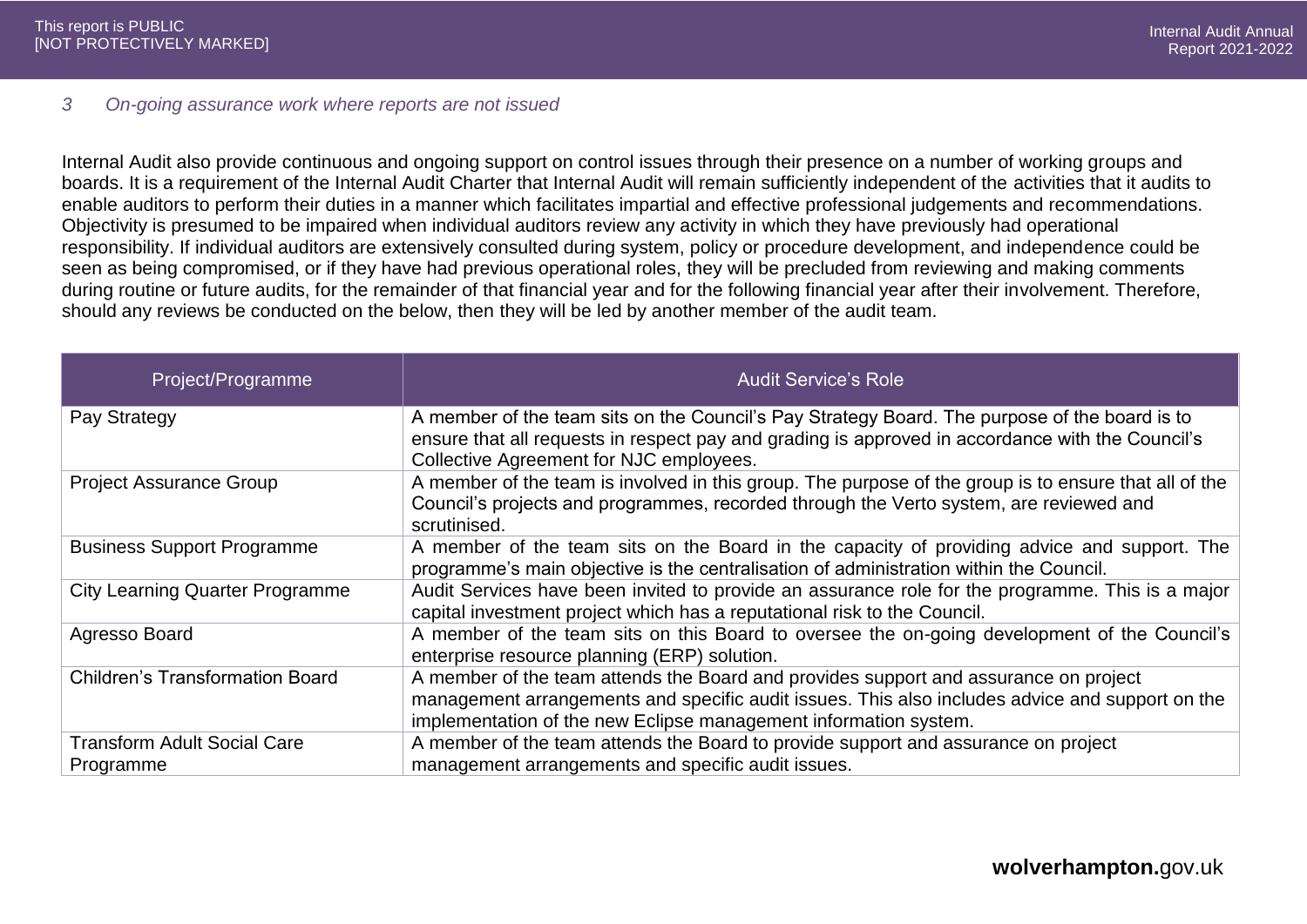| Project/Programme                                      | <b>Audit Service's Role</b>                                                                                                                                                                                                                                                                                                                                                                                                  |
|--------------------------------------------------------|------------------------------------------------------------------------------------------------------------------------------------------------------------------------------------------------------------------------------------------------------------------------------------------------------------------------------------------------------------------------------------------------------------------------------|
| <b>Strategic Transport Asset Group</b>                 | A member of the team is involved in this group. The purpose of the group is to ensure that<br>business cases submitted by business areas for vehicles and equipment replacement are reviewed<br>and assessed prior to approval, as well as addressing future Council Fleet requirements and<br>climate targets for a cleaner environment and reduction in carbon emissions, and future use of<br>electric / hybrid vehicles. |
| <b>Civic Halls Operational Board</b>                   | A member of the team is a representative on this group. The purpose of the board is to<br>oversee the operational delivery of the Civic Halls full refurbishment.                                                                                                                                                                                                                                                            |
| Infrastructure for Growth Board                        | The purpose of this group is to oversee the strategy of regeneration projects across the<br>city to ensure there is a co-ordinated joined up approach. A member of the team is<br>present on this board to provide support and assurance around governance.                                                                                                                                                                  |
| <b>Our Assets Board</b>                                | A member of the team attends the Board to provide support and assurance on project<br>management arrangements and any specific audit issues.                                                                                                                                                                                                                                                                                 |
| Local Fibre Network Programme Board                    | The purpose of this Board is to oversee the implementation and roll-out of a new fibre network<br>across the city, which will enable superfast broadband. A member of the team attends the Board to<br>provide support and assurance on project management arrangements and any specific audit<br>issues.                                                                                                                    |
| Art Gallery Improvements Scheme<br><b>Board</b>        | The purpose of this Board is to provide a strategic overview of the building improvements to the<br>City's Art Gallery. A member of the team attends the Board to provide support and assurance on<br>project management arrangements and any specific audit issues.                                                                                                                                                         |
| <b>Adult Eclipse Project Board</b>                     | A member of the team will attend the Board to provide support and assurance on project<br>management arrangements for the new Eclipse management information system and any specific<br>audit issues.                                                                                                                                                                                                                        |
| <b>Business Improvement Programme</b><br><b>Boards</b> | The purpose of these boards is to drive through service improvements in selected areas of the<br>Council. Audit's role on these boards is provide assurance around governance and risk, as well as<br>addressing any particular audit issues.                                                                                                                                                                                |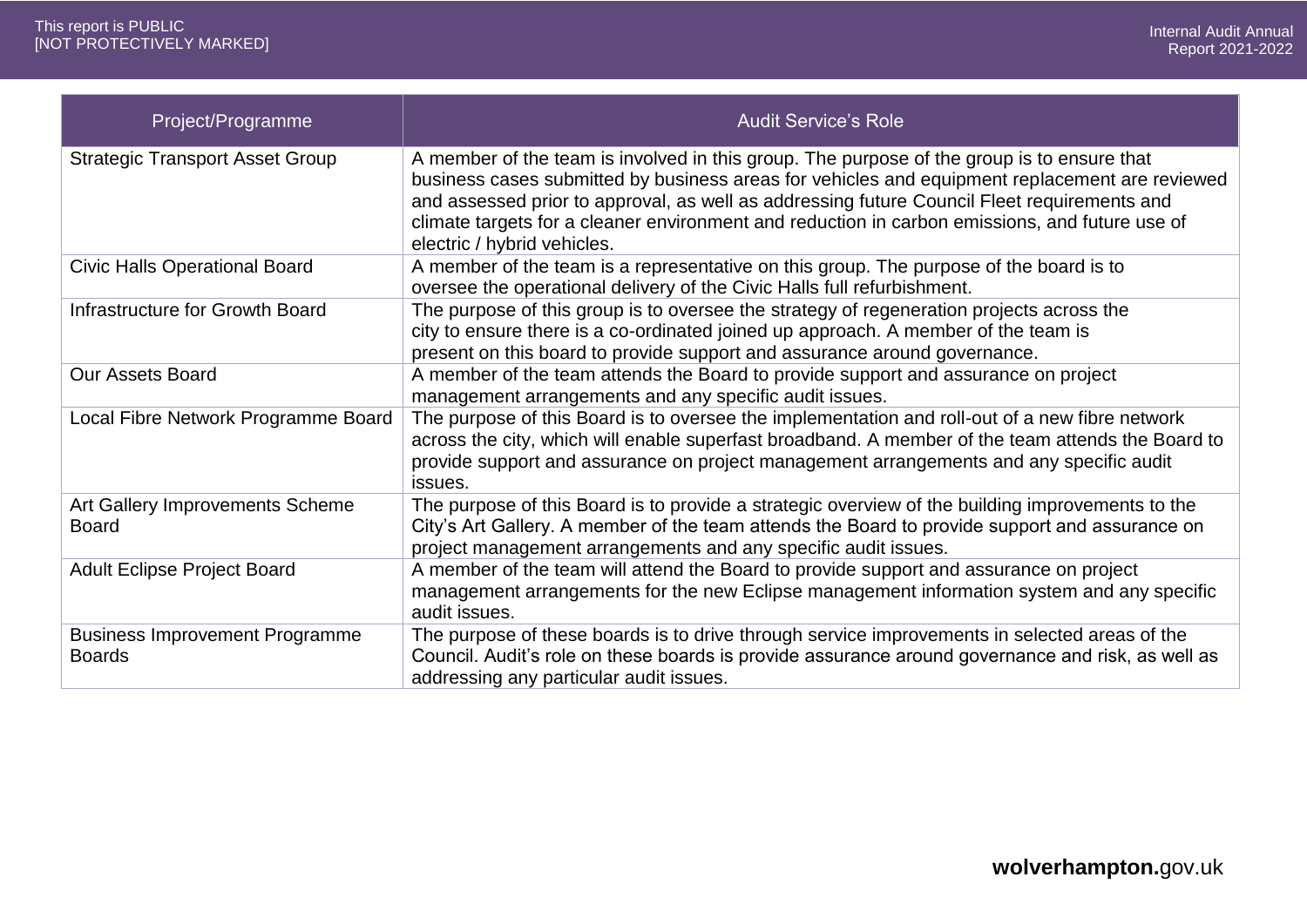#### *4 Counter Fraud Activities*

The Audit Service's team investigate all allegations of suspected fraudulent activity, during the year. Details of these will be presented, where appropriate to the Audit and Risk Committee in a separate report, along with details of initiatives put in place in order to both raise awareness of, and tackle fraud across the Council.

#### *5 Key issues arising from our work completed during the year*

## **We brought the following matter to the attention of the Committee in September 2021, in our quarter 1 update report**

## *Children's Residential Homes – Employee Working Hours*

The service area requested this review in order to ensure employees working in both the Council's children's residential accommodation establishments were complying with the working time regulations. Our review identified a number of areas of non-compliance in terms of employees working on average over 48 hours per week without obtaining the necessary opt-out agreements, insufficient rest periods being taken between shifts and scope for improving the monitoring records in place in order to aid managers in monitoring compliance with the regulations.

However, whilst these non-compliance issues were identified, it is important to stress that the resourcing of residential homes was impacted by staff absences during Covid-19 and that residential homes also need to be managed in accordance with the Children's Home Regulations (England) 2015, which restricts the ability to use agency staff to that of no more than 50% within residential home duties, while also ensuring that the care needs of the children were met.

Following our review we subsequently revisited this area later in the year and from the evidence provided, improvements had been made in monitoring hours worked, thus ensuring members of the team were now complying with working hour regulations.

## **We brought the following matters to the attention of the Committee in March 2022, in our quarter 3 update report**

#### *IR35 Compliance Review*

The purpose of this review was to provide assurance that the Council has robust systems and procedures in place to manage compliance with IR35 and identify contractors who fall within scope to avoid the risk of financial penalties. In addition, a follow up of the recommendations made in the previous audit review has been undertaken to establish if agreed actions have been implemented. The main findings of the review were as follows:

 Inconsistencies in the policies and procedures relating to the recruitment of agency workers/contractors. It was also not clear as to who was responsible for undertaking the IR35 checks to ensure the Council was fully compliant with the legislation.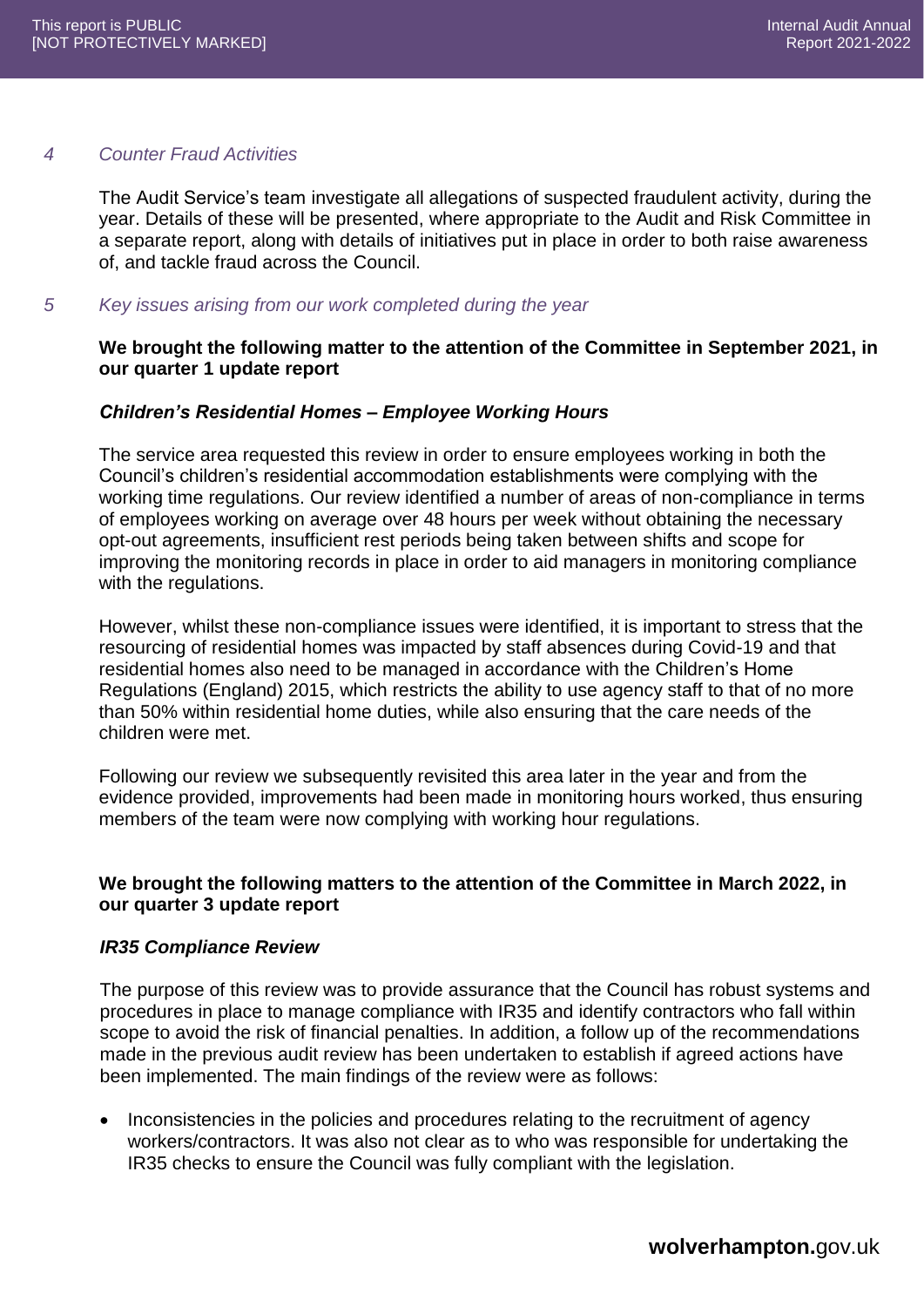- There were several assumptions made when IR35 was implemented, which were still currently in place. These related to posts that were either in or out of scope in terms of IR35 assessments. However, there was no reference as to how these posts will be assessed in the current policies or procedures.
- Although there was a required process to follow when recruiting agency workers or contractors, it was identified that managers were not always following this process, and as a result were unaware of what their responsibilities were under IR35, which in turn poses a risk to the Council in terms of not complying with the legislation.
- There was evidence that required IR35 checks had not been undertaken. Also, for those checks completed there were some cases where insufficient evidence was on file to support whether the agency worker/contractor, and their intermediary, had been notified of the determination.

## *Lawnswood Campus Pupil Referral Unit*

Lawnswood Campus is home to three Pupil Referral Units, the Braybrook Centre, The Midpoint Centre the Orchard Centre which includes the Nightingale Home and Hospital Service serving the schools in Wolverhampton as part of a city wide strategy to promote inclusion and positive behaviour in safe, secure, child-centred, positive and nurturing environments.

- **Braybrook:** Key Stage 3 children and young people with social, emotional and behavioural difficulties and includes a Student Support Centre and Outreach Service.
- **Midpoint:** Key Stage 4 children and young people with social, emotional and behavioural difficulties and includes a Student Support Centre and Outreach Service.
- **Orchard:** Key Stage 3 and 4 children and young people who require social, emotional or mental health (SEMH) support.
- **Nightingale:** KS2-KS4 specialist short stay Centre that works in partnership with key agencies to offer appropriate intervention to vulnerable students with medical and mental health needs in a supportive and structured setting.

All four services have been rated as 'Good' in their last Ofsted inspections.

Our review was undertaken between November and December 2021 and the scope covered the arrangements made by the school in respect of governance, protection of people, assets and data, and expenditure and income. Our main findings were as follows:

- The minutes of the Management Committee and the Finance and General Purposes Committee for 2020 to 2021 did not always reflect the key decisions being made and appendices were not being referenced in or attached to the minutes of the meetings.
- Declarations of interest had not been made by all members of the Management Committee and key financial staff.
- The Centres websites were not compliant with the requirements set out in the Constitution of Governing Bodies of Maintained Schools. In addition, the school had not completed or published its Covid19 Risk assessment.
- There were no inventories for any of the Centres.
- Details of virements being undertaken at each of the Centres were not being reported to the Management Committee.
- In one case details of expenditure in excess of the Executive Headteachers delegated limits was not presented to the Management Committee for approval.
- A number of invoices order had been raised following receipt of the invoice, therefore budgetary commitments were not promptly recorded in the financial system, and also in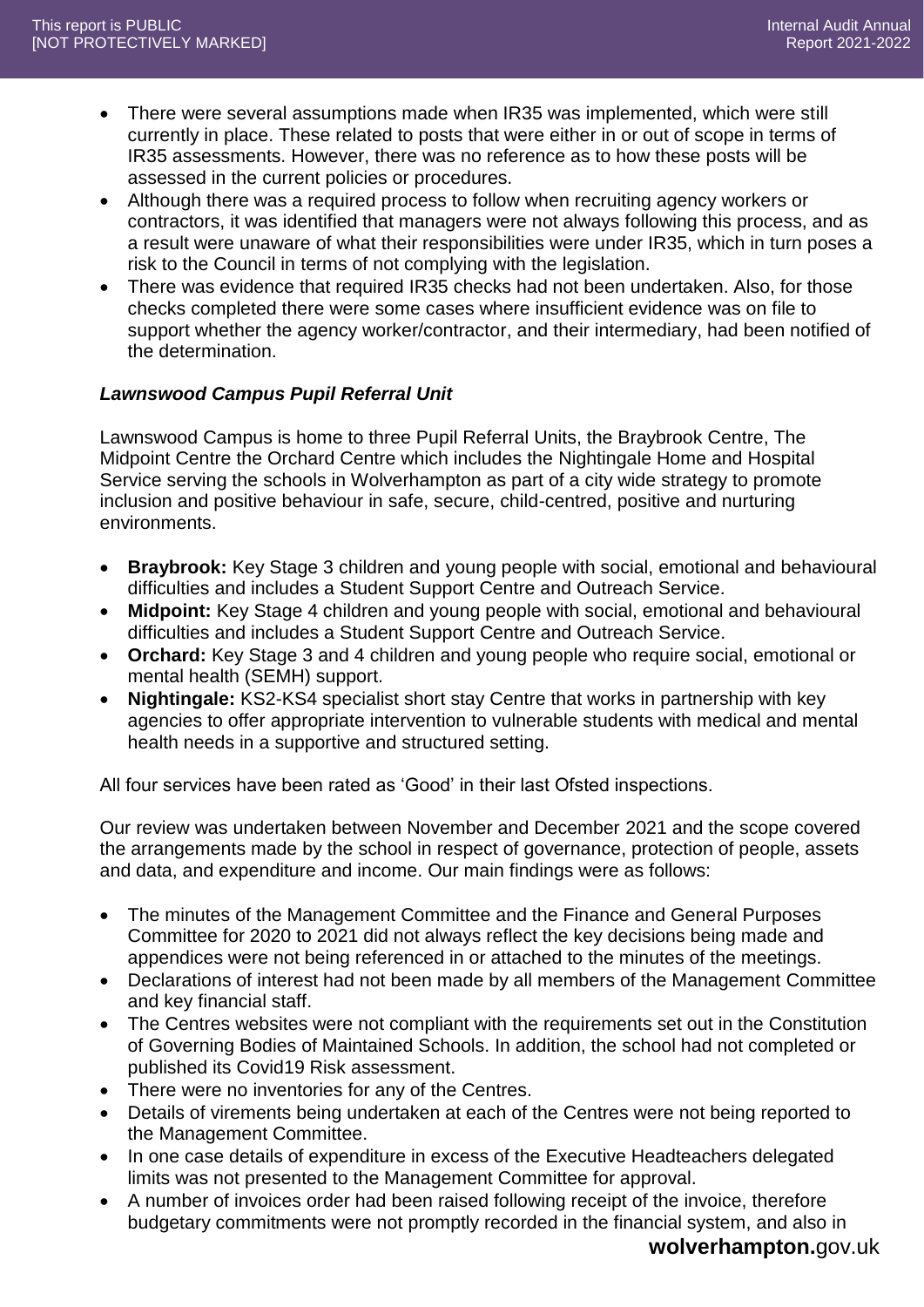some cases there was limited evidence of goods receipting / confirmation of service received.

Following the audit, the school have implemented an action plan to address the areas identified for improvement and we plan to carry out a follow up review in July 2022.

#### **In terms of reviews completed in the final quarter of the year we would now bring the following to the attention of the Audit and Risk Committee**

## *Cyber Security*

Following the increased risks around cyber security an audit review of the Council's cyber security arrangements was undertaken. Assurance was also taken from a recent external review of the Council's cyber security risks which concluded that *the Council had a strong cyber security posture and recommendations made were mostly minor controls considerations.*  Our review identified further issues in respect of the incident response plan not being up to date and no clear record to demonstrate that it had been signed off as part of the governance process, alongside other minor recommendations made in order to enhance the processes already in place.

#### *Disaster Recovery*

Alongside the above, and the increased risks in cyber security a review of the Council's disaster recovery arrangements was undertaken to ensure systems and data could be safely recovered in the event of an incident. The recovery arrangements of physical IT infrastructure is covered by a disaster recovery plan with the Resilience Team, and the recovery of digital assets is covered under the Council's Cyber Security Incident Response plan.

Whilst a framework of controls governing disaster recovery was found to be in place, controls required strengthening. Three issues that were categorised as amber were identified relating to the following:

- The cyber security response plan had not been updated to reflect changes to key contacts and had no evidence of formal sign-off.
- The off-site back-up facility had not been risk assessed at the time of the review and therefore, the vulnerabilities of the building were unknown.
- There was currently no rolling programme for testing system restores in the event of an incident.

In addition to this recommendation further minor recommendations were made to enhance the processes already in place.

## *Key Financial Systems Reviews*

We undertake annual reviews of all of the Council's key financial systems:

#### **Accounts Receivable**

A review of the accounts receivable system was undertaken to ensure that an effective system was in place for raising invoices and managing debtors. This included the accuracy of raising invoices in accordance with approved charges, accountancy postings, and the debt recovery processes.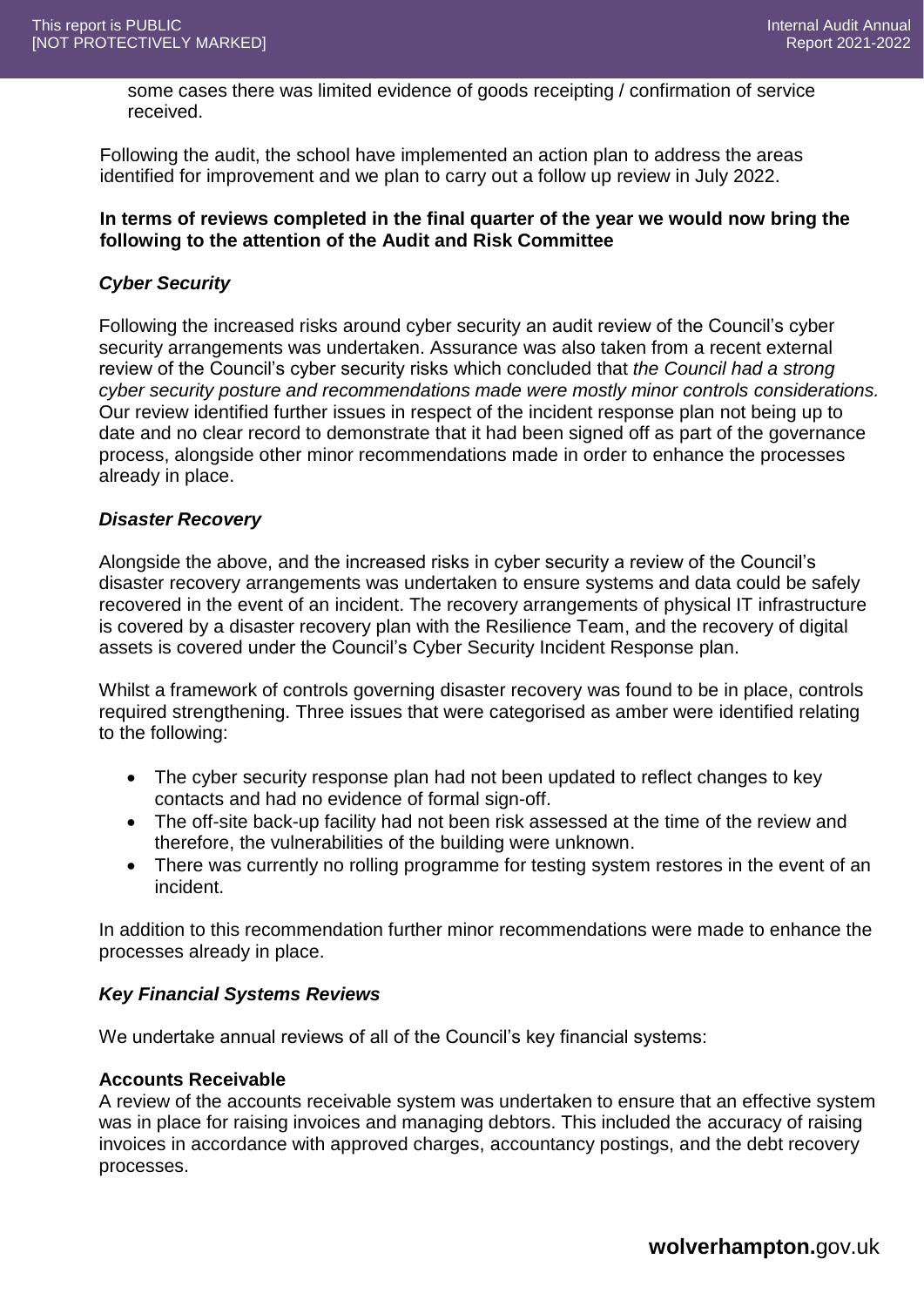#### **Local Taxes (Council Tax and Business Rates)**

A review of Council Tax and Business Rates administered through the Northgate Revenues system. The review focussed on the accuracy of bills, processing of property changes per the Valuation Office, collection and posting of income, and recovery processes.

#### **Income Management**

A review of the Council's income management arrangements was undertaken to ensure that all sources of income received by the Council is identified and assigned to the appropriate accounts. Where income cannot be allocated suspense accounts are cleared.

#### **Treasury Management**

A review of the Council's Treasury Management arrangements was undertaken to ensure the income is invested and loans taken out in accordance with the Council's Treasury Management Policy.

#### **Housing Benefits**

A review of the processing and payment of Housing Benefit claims that fall outside Universal Credit.

#### **Housing Rents**

A review of the annual rent setting process administered by Wolverhampton Homes. The review also included the collection of rents, recovery rates, and postings to the Council's accounts.

#### **Main Accounting System (General Ledger and Budgetary Control)**

A review of the Council's accounting system which covers the annual budget setting process and monitoring arrangements. The general ledger element of the review covered the administration of accounts in the system including journals, balance of control accounts, and changes to standing data.

At the time this report was produced we were completing our reviews on both Accounts Payable and Payroll. No issues of any significance that would impact upon our ability to give an overall annual audit opinion had been identified. Also, due to the timing of reconciliations, our Fixed Assets reviews will be undertaken in the first quarter of the subsequent year.

#### **Follow up of previous recommendations**

We also continue to monitor the implementation of previous key recommendations, and any major issues of concern relating to their non-implementation, will be reported back to the Audit and Risk Committee.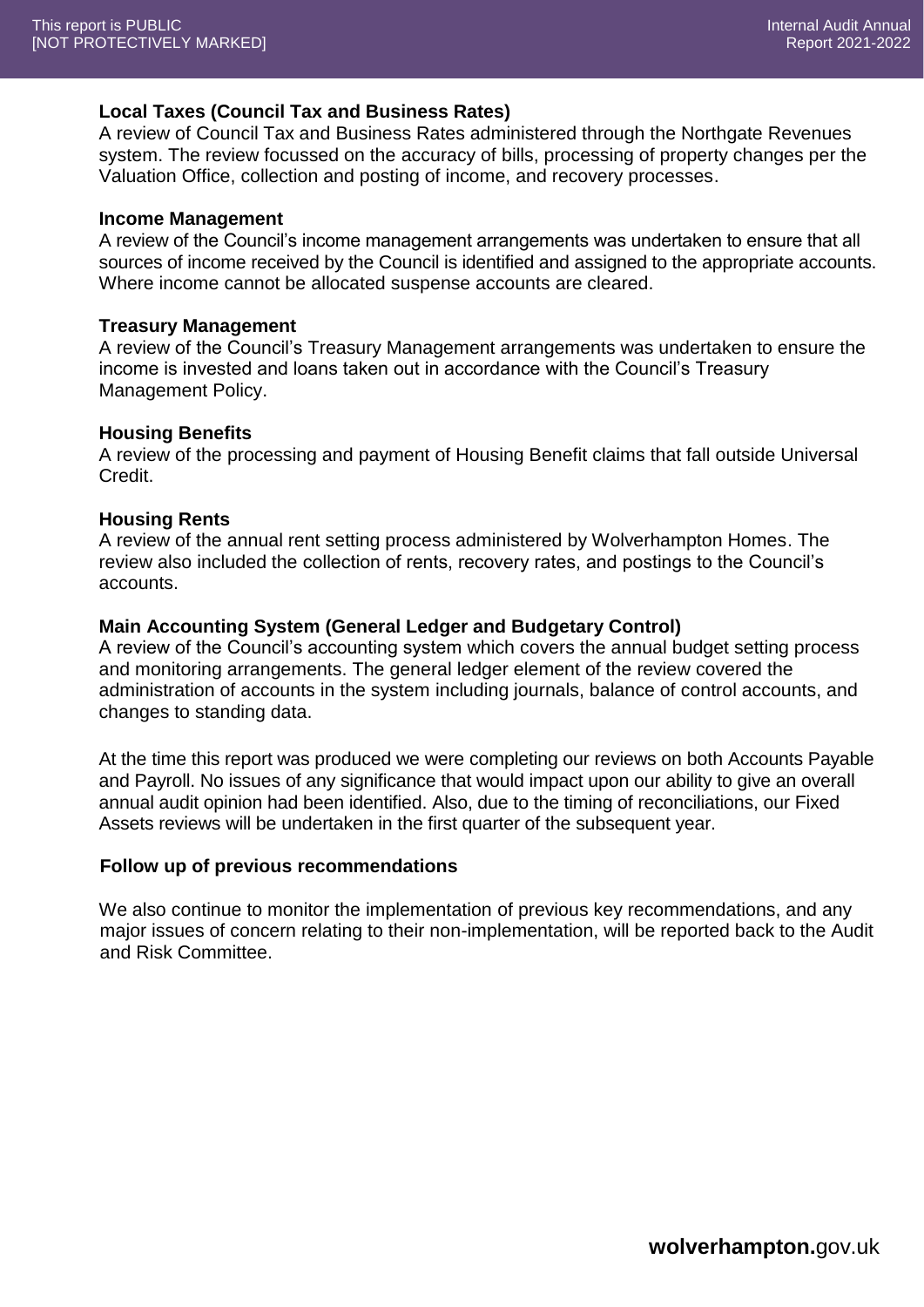## *6 Changes to the Audit Plan during the year*

As reported to the Audit and Risk Committee in March, as a result of timing issues and other mitigating factors a small number of audits have been fed back into the audit universe and where appropriate will be completed and reported upon in the 2022-2023 year. This will not impact upon the ability to provide an end of year audit opinion on the adequacy and effectiveness of the Council's governance, risk management and control framework. These include SEND and Post 16 Provision in Schools, the wider Programme and Project Management Framework, Recruitment Selection, Housing Capital Programme and Adult Services Service Provider Fee Review.

## *7 Audit and assurance effectiveness measures*

Our performance during the year against the following audit and assurance effectiveness measures, prepared around the successful delivery of the audit service, is as follows:

| <b>Audit Plan measures</b>                                                                                                                                                   |                                                                                                                                                                                                                                                                                                                                                                       |
|------------------------------------------------------------------------------------------------------------------------------------------------------------------------------|-----------------------------------------------------------------------------------------------------------------------------------------------------------------------------------------------------------------------------------------------------------------------------------------------------------------------------------------------------------------------|
| Audit reports identifying suggested<br>areas for action, issued to auditees<br>within two weeks of completion of<br>fieldwork.                                               | Approximately 65% of audit reports were issued<br>within two weeks of the completion of audit<br>fieldwork.                                                                                                                                                                                                                                                           |
| Number of audits where time taken<br>to complete assignment is more<br>than 10% longer than planned.                                                                         | Approximately 50% of reviews took 10% longer<br>than anticipated, with the others completed either<br>on target or under. In the majority of instances,<br>reasons for audit work exceeding budget is that<br>unforeseen issues arise which take time to<br>resolve. However, we will continue to seek to<br>improve on the time taken in completing such<br>reviews. |
| Delivery of at least 80% of the audit<br>plan, and an opinion which provides<br>suitable assurance on the overall<br>governance, risk management and<br>control environment. | The audit plan was subject to revision during the<br>course of the year in order to take account of<br>emerging issues and a changing risk profile.<br>Based on the revised number of audits over 80%<br>of the plan was delivered.                                                                                                                                   |
| <b>Risk Based Audit Plan produced</b><br>and available to the Council in<br>advance of the year.                                                                             | The Audit Plan was approved by the Audit and<br>Risk Committee prior to the commencement of<br>the new plan year.                                                                                                                                                                                                                                                     |
| <b>Recommendations measures</b>                                                                                                                                              |                                                                                                                                                                                                                                                                                                                                                                       |
| 90% of recommendations accepted<br>by Council management.                                                                                                                    | All recommendations made in the year were<br>accepted by Council management.                                                                                                                                                                                                                                                                                          |
| Number of key recommendations<br>followed up, implemented by the<br>council by the target date.                                                                              | The majority of previous key recommendations<br>followed up had been implemented within the<br>agreed date. Where not, these have been<br>reported back to the Audit and Risk Committee<br>throughout the year.                                                                                                                                                       |